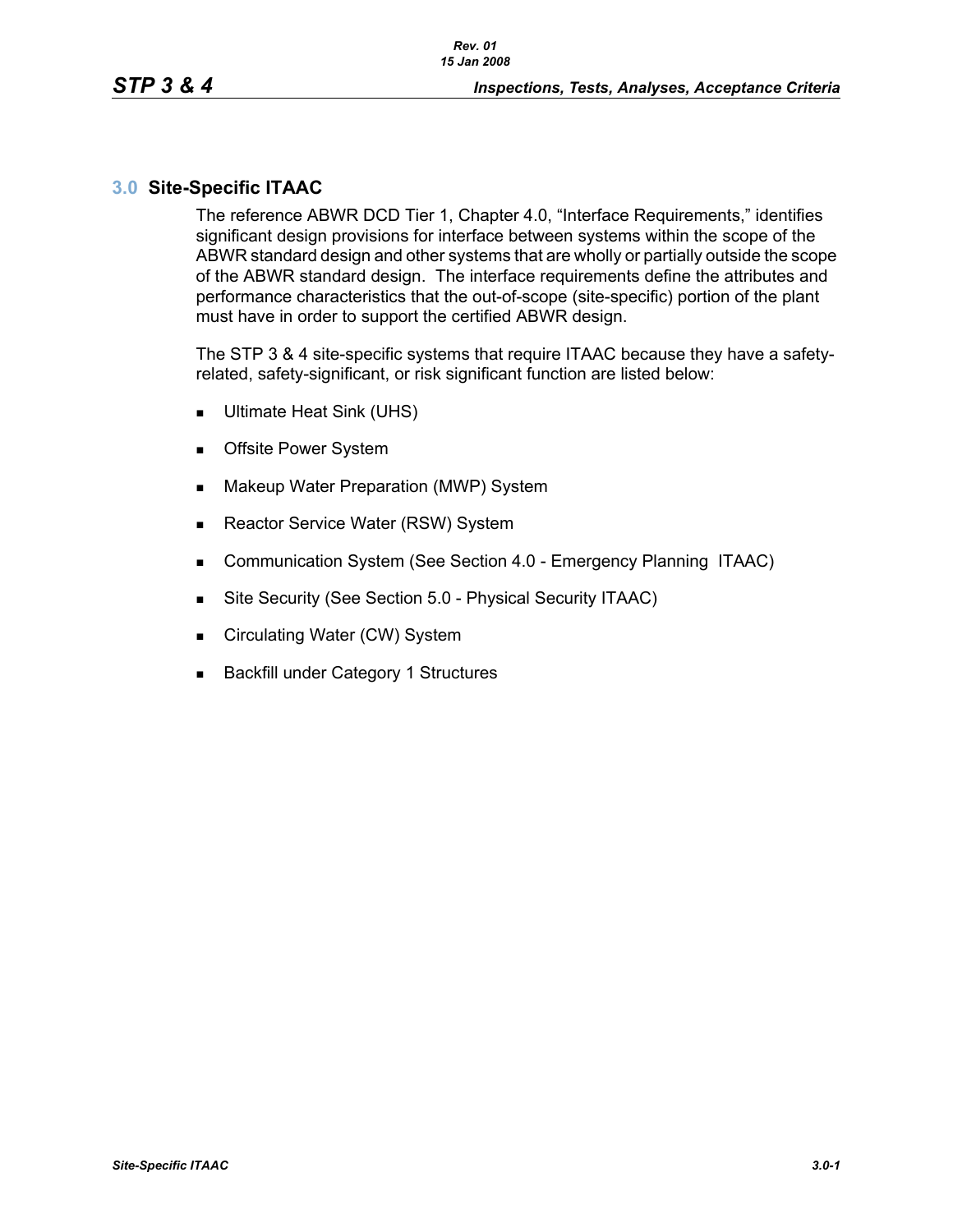$\mathbf{I}$ 

 $\blacksquare$ 

| Table 3.0-1 <del>Table 9.3-1</del> Ultimate Heat Sink (UHS) |  |
|-------------------------------------------------------------|--|
|-------------------------------------------------------------|--|

| <b>Design Requirement</b>                                    | <b>Inspections, Tests, Analyses</b>                                   | <b>Acceptance Criteria</b>                                            |
|--------------------------------------------------------------|-----------------------------------------------------------------------|-----------------------------------------------------------------------|
| 1. The basic configuration of the                            | 1. Inspections of the as-built                                        | 1. The as-built UHS conforms with                                     |
| UHS is as shown on Figure 9.3-1                              | system will be conducted.                                             | the basic configuration shown on                                      |
| $3.0 - 1.$                                                   |                                                                       | Figure 9.3-4 3.0-1.                                                   |
| 2.(a) The UHS has sufficient                                 | 2.(a) Inspections of the                                              | 2.(a) The RSW pump suction from                                       |
| cooling water to supply the RSW                              | configuration of the UHS will be                                      | the UHS is located at elevation 0.5                                   |
| system for normal plant operation                            | performed.                                                            | feet MSL.                                                             |
| and to permit safe shutdown and<br>cooldown of the plant and |                                                                       |                                                                       |
| maintain the plant in a safe                                 |                                                                       |                                                                       |
| shutdown condition for design-                               |                                                                       |                                                                       |
| basis events.                                                |                                                                       |                                                                       |
|                                                              |                                                                       |                                                                       |
| 2.(b) Makeup water to the UHS                                | 2.(b) An analysis will be performed                                   | 2.(b)(i) The minimum surface area                                     |
| shall not be required for at least 30                        | of the need for makeup water for                                      | and capacity of the UHS above                                         |
| days following a design-basis                                | the UHS.                                                              | the suction lines are 48,104                                          |
| accident.                                                    |                                                                       | square feet and 38 feet MSL,<br>respectively.                         |
|                                                              |                                                                       | 2.(b)(ii) A report exists that                                        |
|                                                              |                                                                       | concludes the UHS is able to                                          |
|                                                              |                                                                       | perform its safety-related function                                   |
|                                                              |                                                                       | without makeup water for 30 days                                      |
|                                                              |                                                                       | following a design basis accident.                                    |
| 3.(a) Active safety-related SSCs                             | 3.(a) Test will be performed on the                                   | 3.(a) The test signal exists in only                                  |
| within the UHS shall have three                              | UHS system by providing a test                                        | the Class 1E division under test in                                   |
| divisions powered by their                                   | signal to only one Class 1E                                           | the UHS system.                                                       |
| respective Class 1E divisions.                               | division at a time.                                                   |                                                                       |
| 3.(b) Each division shall be                                 | 3.(b) Inspections of the as-built                                     | 3.(b) Each mechanical division of                                     |
| physically separated.                                        | UHS mechanical configuration<br>shall be performed.                   | the UHS is physically separated<br>from other mechanical divisions of |
|                                                              |                                                                       | the UHS system by structural                                          |
|                                                              |                                                                       | and/or fire barriers.                                                 |
| 3.(c) Each division shall be                                 | 3.(c) Inspections of the as-built                                     | 3.(c) Electrical isolation exists                                     |
| electrically independent of the                              | UHS electrical system                                                 | between Class 1E divisions and                                        |
| other divisions.                                             | components shall be performed.                                        | non-Class 1E equipment.                                               |
| 4. Displays and controls in the                              | 4. Inspections will be performed                                      | 4. Displays and controls exist in                                     |
| main control room and remote                                 | on the main control room and RSS                                      | the main control room and as                                          |
| shutdown system (RSS) are                                    | displays and controls for the UHS                                     | shown on Figure 9.3 - 1 3.0-1.                                        |
| provided for required functions of                           | system.                                                               |                                                                       |
| the UHS system.<br>5. The UHS is able to withstand           |                                                                       |                                                                       |
| the structural design-basis loads.                           | 5. A structural analysis will be<br>performed that reconciles the as- | 5. A structural analysis report<br>exists which concludes that the    |
|                                                              | built data with the structural                                        | as-built UHS is able to withstand                                     |
|                                                              | design-basis.                                                         | the structural design-basis loads.                                    |

 $\mathbf{I}$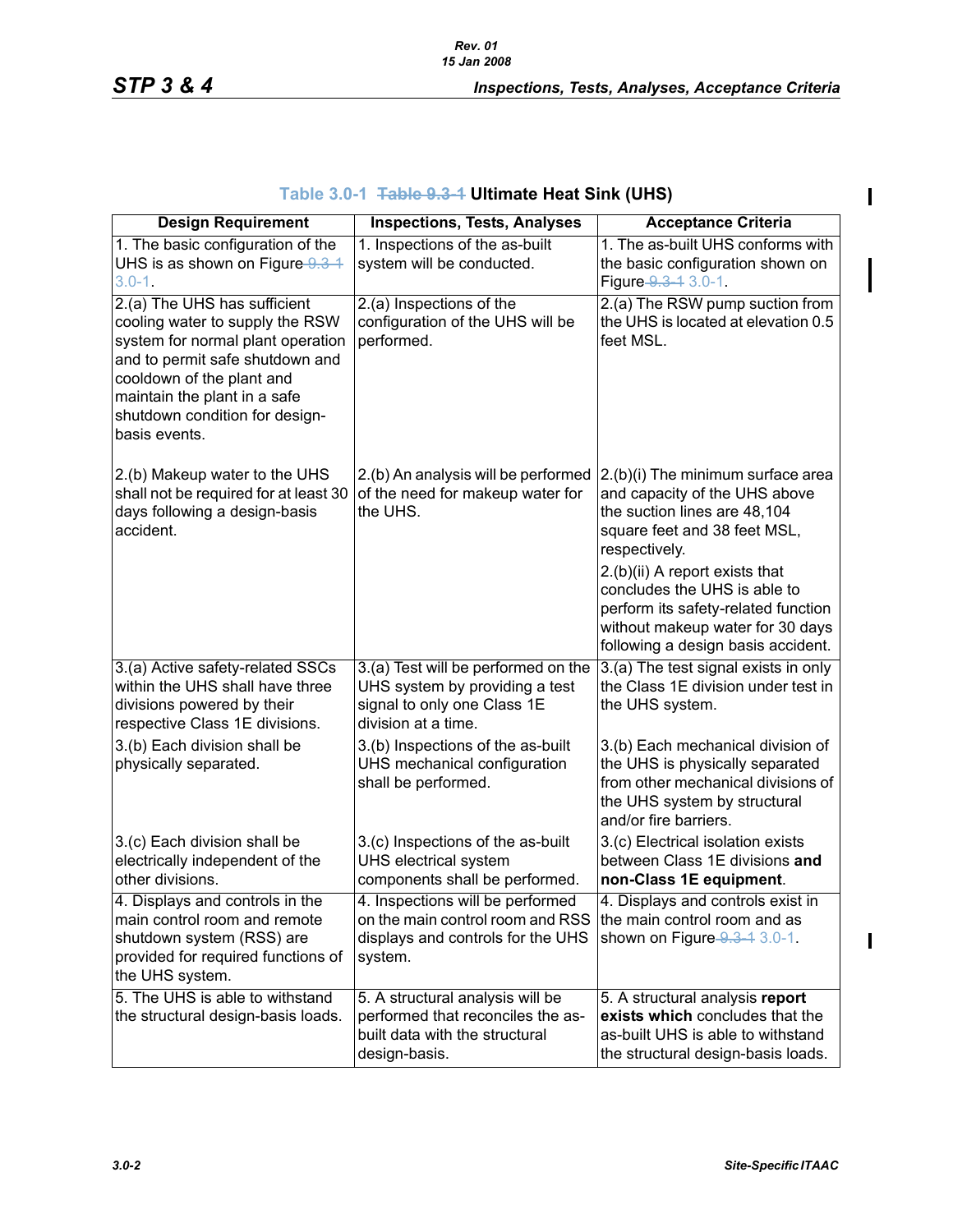|  | Table 3.0-2 Table 9.3-2 Offsite Power System |  |  |  |
|--|----------------------------------------------|--|--|--|
|--|----------------------------------------------|--|--|--|

| <b>Design Requirement</b>                                                                                                                              | <b>Inspections, Tests, Analyses</b>                                                                                                                                                                                                                               | <b>Acceptance Criteria</b>                                                                                                                                                                                                                                                                                                            |
|--------------------------------------------------------------------------------------------------------------------------------------------------------|-------------------------------------------------------------------------------------------------------------------------------------------------------------------------------------------------------------------------------------------------------------------|---------------------------------------------------------------------------------------------------------------------------------------------------------------------------------------------------------------------------------------------------------------------------------------------------------------------------------------|
| 1. There is redundancy and independence<br>in the offsite power system.                                                                                | 1.(a) Inspections of the as-built offsite<br>power supply transmission system<br>will be performed.<br>1.(b) Tests of the as-built offsite power<br>system will be conducted by providing<br>a test signal in only one offsite power<br>circuit/system at a time. | 1.(a)(i) Two or more offsite transmission<br>circuits exist.<br>(ii) The offsite transmission circuits<br>are separated by a minimum distance of 50<br>feet (15.24 meters).<br>(iii) The offsite transmission lines do not<br>have a common takeoff structure or<br>use a common structure for support.                               |
| 2. Site loads are protected from offsite                                                                                                               | 2. Analyses of the transmission network                                                                                                                                                                                                                           | 1.(b) A test signal exists in only the circuit<br>under test.<br>2. A report exists which concludes that                                                                                                                                                                                                                              |
| voltage variations during steady-state<br>operation.                                                                                                   | (TN) voltage variability and steady-<br>state load requirements for as-built<br>SSCs will be performed.                                                                                                                                                           | voltage variations of the offsite TN<br>during steady-state operation will not<br>cause voltage variations at the loads<br>of more than plus or minus 10% of the<br>loads nominal ratings.                                                                                                                                            |
| 3. Site loads are protected from offsite<br>frequency variations.                                                                                      | 3. Analyses of as-built site loads on the TN<br>and TN frequency variability during<br>normal steady-state conditions and<br>periods of instability will be<br>performed.                                                                                         | 3. A report exists which concludes that the<br>normal steady-state frequency of the<br>offsite TN will be within plus or minus<br>2 hertz of 60 hertz during recoverable<br>periods of system instability.                                                                                                                            |
| 4. The offsite power system is adequately<br>sized to supply necessary load<br>requirements, during all design<br>operating modes.                     | 4. Analyses of the as-built 1E divisions and<br>non-Class 1E load groups will be<br>performed to determine their load<br>requirements during all design<br>operating modes.                                                                                       | 4. A report exists which concludes that the<br>offsite transmission circuits from the<br>TN through and including the main<br>step-up power transformers and RATs<br>are sized to supply their load<br>requirements, during all design<br>operating modes, of their respective<br>Class 1E divisions and non-Class 1E<br>load groups. |
| 5. The impedance of the offsite power<br>system shall be compatible with the<br>interrupting capability of the plants<br>circuit interrupting devices. | 5. Analyses of the impedance of the as-<br>built main step-up transformer and<br>RATs will be performed.                                                                                                                                                          | 5. A report exists which concludes that the<br>impedance of the main step-up<br>transformer and RATs are compatible<br>with the interrupting capability of the<br>plant's circuit interrupting devices.                                                                                                                               |
| 6. The offsite transmission power,<br>instrumentation and control circuits<br>are independent.                                                         | 6. Tests of the as-built offsite power,<br>instrumentation, and control system<br>will be conducted by providing a test<br>signal in only one offsite power<br>circuit/system at a time.                                                                          | 6. A test signal exists in only the circuit<br>under test.                                                                                                                                                                                                                                                                            |
| 7. Instrumentation and control system<br>loads shall be compatible with the<br>capacity and capability design<br>requirements of the DC systems.       | 7. Analyses of offsite power control system<br>and instrumentation loads shall be<br>conducted.                                                                                                                                                                   | 7. A report exists which concludes that the<br>offsite power control system and<br>instrumentation loads are compatible<br>with the capacity and capability of the<br>DC systems.                                                                                                                                                     |

 $\mathbf{I}$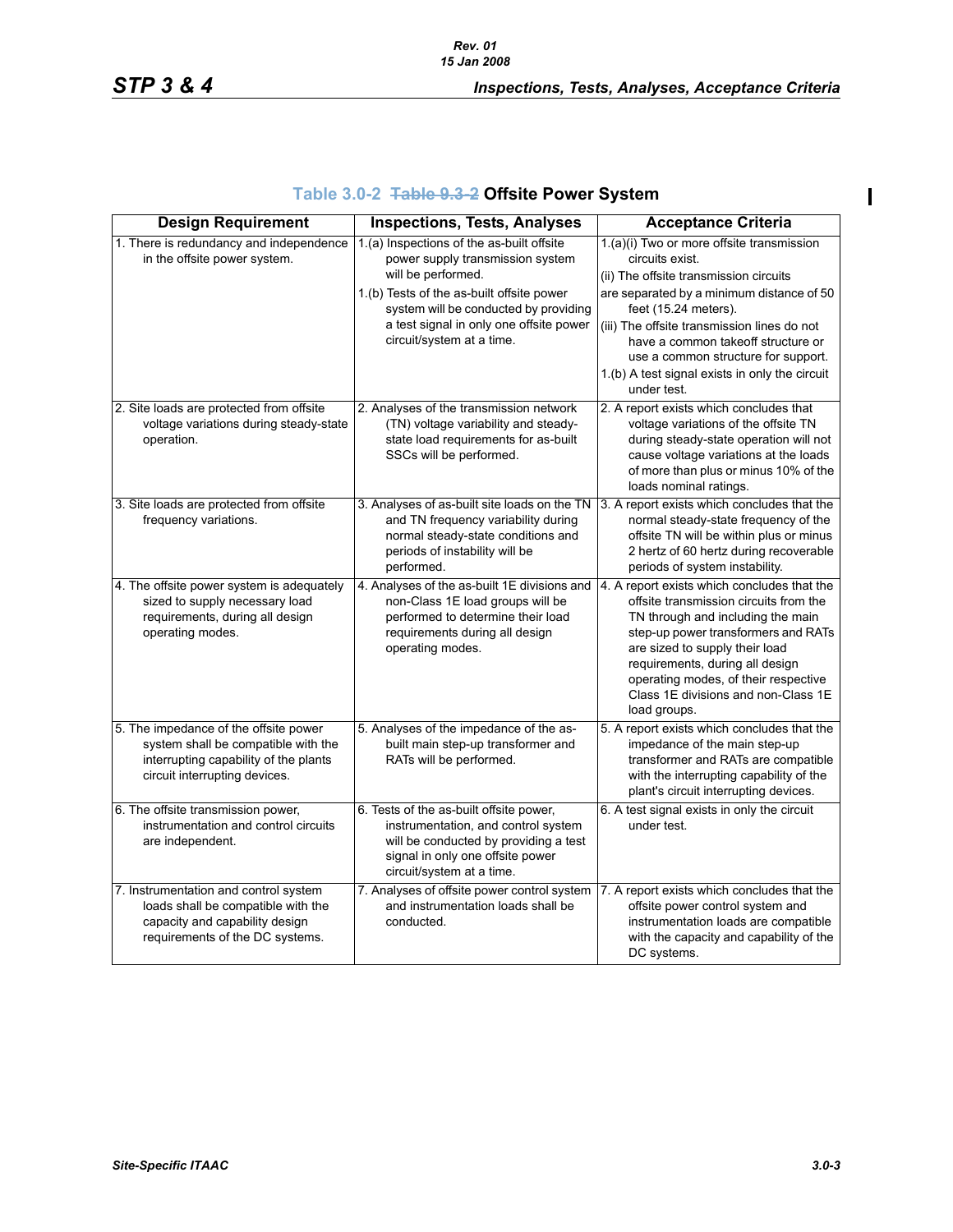$\overline{\phantom{a}}$ 

 $\mathbf{I}$ 

# **Table 3.0-3 Table 9.3-3 Makeup Water Preparation System (MWP)**

| <b>Design Requirement</b>                                                                                                          | <b>Inspections, Tests, Analyses</b>                    | <b>Acceptance Criteria</b>                                                                                                                                             |
|------------------------------------------------------------------------------------------------------------------------------------|--------------------------------------------------------|------------------------------------------------------------------------------------------------------------------------------------------------------------------------|
| 1. The Makeup Water Preparation<br>(MWP) System provides sufficient<br>quantity and quality to meet plant<br>demands during normal | 1. Inspections of the MWP system<br>will be performed. | 1.(a) The MWP has two divisions<br>capable of producing at least 90<br>m <sup>3</sup> /h of demineralized water<br>each.                                               |
| operations.                                                                                                                        |                                                        | 1.(b) Storage of demineralized<br>water shall be at least 5320 $m3$ .                                                                                                  |
|                                                                                                                                    |                                                        | 1.(c) Demineralized water shall be<br>provided at a minimum flow rate<br>of approximately 135m <sup>3</sup> /hr at a<br>temperature between 10°C to<br>$38^{\circ}$ C. |

# **Table 3.0-4 Table 9.3-4 Potable and Sanitary Water System**

| <b>Design Requirement</b> | <b>Inspections, Tests, Analyses</b> | <b>Acceptance Criteria</b> |
|---------------------------|-------------------------------------|----------------------------|
| No entry for this system. |                                     |                            |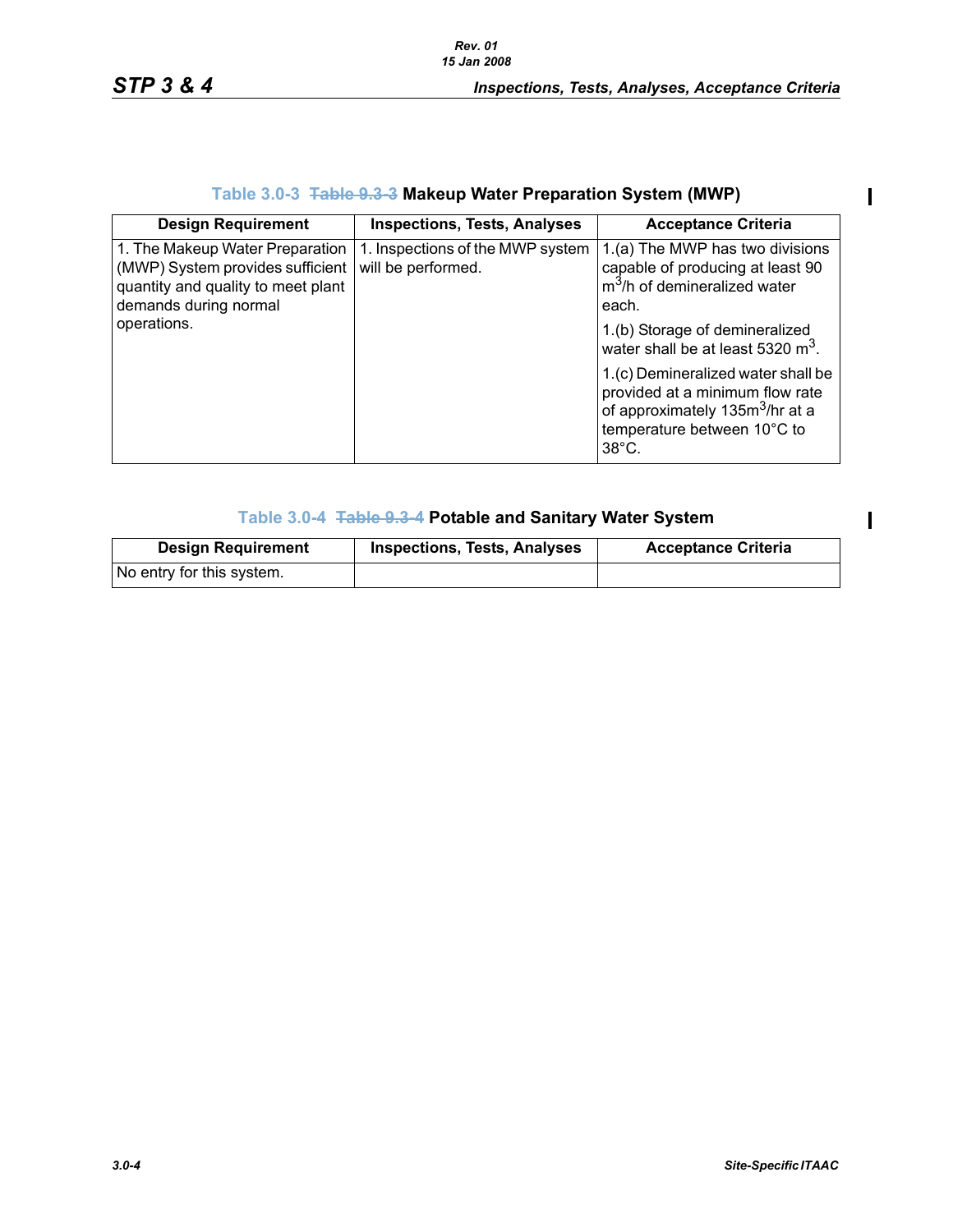| <b>Design Requirement</b>                                                                                                                                         | <b>Inspections, Tests, Analyses</b>                                                                                              | <b>Acceptance Criteria</b>                                                                                                                                                                         |
|-------------------------------------------------------------------------------------------------------------------------------------------------------------------|----------------------------------------------------------------------------------------------------------------------------------|----------------------------------------------------------------------------------------------------------------------------------------------------------------------------------------------------|
| 1. The basic configuration of the<br>site-specific RSW is as shown on<br>Figure 9.3-1 3.0-1.                                                                      | 1. Inspections of the as-built<br>system will be conducted.                                                                      | 1. The as-built RSW conforms<br>with the basic configuration shown<br>on Figure 9.3-1 3.0-1.                                                                                                       |
| 2. Each division is sized to prevent<br>flooding greater than 5 meters<br>above the floor level in each RCW<br>heat exchanger room.                               | 2.(a) Tests of the RSW water level<br>switches will be performed using<br>simulated signals.                                     | 2.(a) Upon receipt of the simulated<br>signal, the level switches actuate<br>which close the valves and stop<br>the pumps.                                                                         |
|                                                                                                                                                                   | 2.(b) An analysis of the flooding of<br>each RSW division will be<br>performed.                                                  | 2.(b) A report exists which<br>concludes the internal flooding will<br>not exceed 5 meters in each RCW<br>heat exchanger room.                                                                     |
| 3.(a) Active safety-related SSCs<br>within the RSW shall have three<br>divisions powered by their<br>respective Class 1E divisions.                               | 3.(a) Test will be performed on the<br>RSW system by providing a test<br>signal to only one Class 1E<br>division at a time.      | 3.(a) The test signal exists in only<br>the Class 1E division under test in<br>the RSW system.                                                                                                     |
| 3.(b) Each division shall be<br>physically separated.                                                                                                             | 3.(b) Inspections of the as-built<br>RSW mechanical configuration<br>shall be performed.                                         | 3.(b) Each mechanical division of<br>the RSW system is physically<br>separated from other mechanical<br>divisions of the RSW system by a<br>structural boundary with a three-<br>hour fire rating. |
| 3.(c) Each division shall be<br>electrically independent of the<br>other divisions.                                                                               | 3.(c) Inspections of the as-built<br>RSW electrical system<br>components shall be performed.                                     | 3.(c) Electrical isolation exists<br>between Class 1E divisions.                                                                                                                                   |
| 3.(d) Each division shall be<br>capable of removing the design<br>basis heat load of the RSW heat<br>exchangers in that division.                                 | 3.(d) An analysis will be performed<br>of the heat removal capability of<br>each RSW division.                                   | 3.(d) A report exists which<br>concludes that each RSW division<br>can remove the design basis heat<br>load as specified in Section 2.11.3<br>of Tier 1 of the reference ABWR<br>DCD.              |
| 3.(e) Interdivisional flood control<br>shall be provided to preclude<br>flooding in more than one division.                                                       | 3.(e) An inspection will be<br>performed of the structural<br>features separating the RSW<br>divisions.                          | 3.(e) The RSW divisions are<br>separated by walls and water-tight<br>doors.                                                                                                                        |
| 4. On a LOCA and/or LOPP<br>signal, any closed valves for<br>standby heat exchangers are<br>automatically opened and the<br>standby pumps automatically<br>start. | 4. Using simulated LOCA and/or<br>LOPP signals, tests will be<br>performed on standby heat<br>exchanger inlet and outlet valves. | 4. Upon receipt of simulated<br>LOCA and/or LOPP signals, the<br>standby heat exchanger inlet and<br>outlet valves open. The standby<br>pumps start.                                               |
| 5. Displays and controls in the<br>main control room and RSS are<br>provided for required functions of<br>the RSW system.                                         | 5. Inspections will be performed<br>on the main control room and RSS<br>displays and controls for the RSW<br>system.             | 5. Displays and controls exist in<br>the main control room and RSS as<br>shown on Figure 9.3-4 3.0-1.                                                                                              |

 $\mathbf I$ 

 $\mathbf I$ 

 $\mathbf{I}$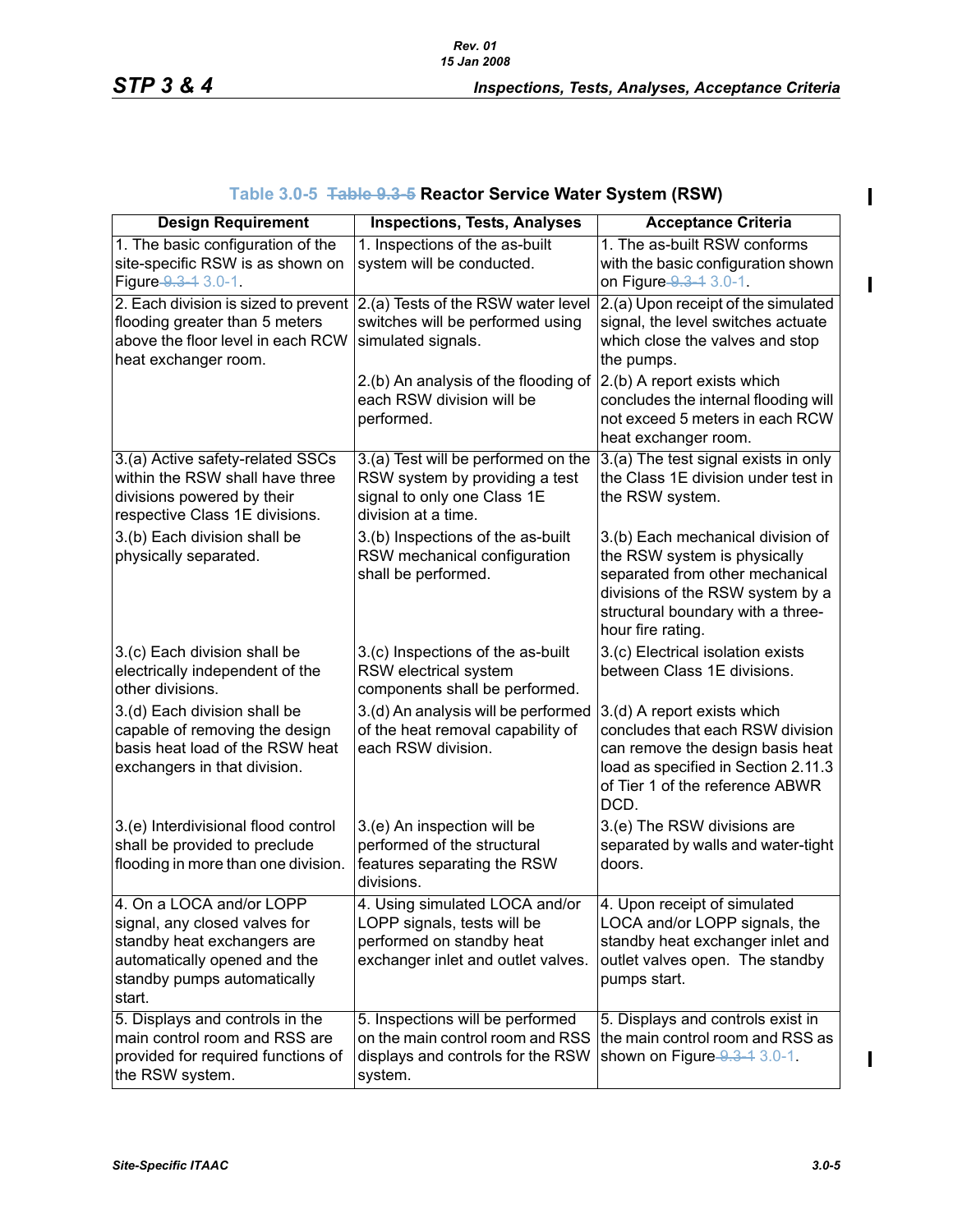| <b>Design Requirement</b>                                                                                                                                                                                                      | <b>Inspections, Tests, Analyses</b>                                                                                                                                          | <b>Acceptance Criteria</b>                                                                                                                                                                                                                                                                        |
|--------------------------------------------------------------------------------------------------------------------------------------------------------------------------------------------------------------------------------|------------------------------------------------------------------------------------------------------------------------------------------------------------------------------|---------------------------------------------------------------------------------------------------------------------------------------------------------------------------------------------------------------------------------------------------------------------------------------------------|
| 6. RSW System has vacuum<br>breakers to prevent flooding of the<br>Control Building after a RSW pipe<br>break and after the RSW System<br>pumps have stopped.                                                                  | 6. An inspection of the RSW<br>System will be performed.                                                                                                                     | 6. Vacuum breakers exist in each<br>division of the RSW System.                                                                                                                                                                                                                                   |
| 7. For each division of RSW the<br>heat exchanger inlet and outlet<br>valves close, the pumps trip, and<br>the isolation valves close upon<br>receipt of a signal indicating<br>Control Building flooding in that<br>division. | 7. Using simulated signals, tests<br>will be performed on the RSW<br>System pumps and valves by<br>providing a test signal in only one<br>Class 1E division at a time.       | 7. The heat exchanger inlet and<br>outlet valves close, the pumps trip,<br>and the isolation valves close, and<br>alarms are received in the MCR<br>upon receipt of a signal indicating<br>flooding in that division of has<br>reached the appropriate level<br>setpoint in the Control Building. |
| 8. Tunnel structures used to route<br>piping are designed for design<br>basis seismic loads and are<br>protected against site flooding.                                                                                        | 8. A structural analysis will be<br>performed to reconcile as-built<br>data with the structural design<br>basis.<br>8.(b) An inspection of the tunnels<br>will be performed. | 8.(a) A structural analysis report<br>exists which concludes that the<br>as-built tunnels are able to<br>withstand the design basis loads.<br>8.(b) The tunnels have no<br>openings that would permit<br>external flooding from penetrating<br>the tunnels.                                       |

# **Table 3.0-5 Table 9.3-5 Reactor Service Water System (RSW) (Continued)**

## **Table 3.0-6 Table 9.3.6 Turbine Service Water System (TSW)**

| <b>Design Requirement</b> | <b>Inspections, Tests, Analyses</b> | <b>Acceptance Criteria</b> |
|---------------------------|-------------------------------------|----------------------------|
| No entry for this system. |                                     |                            |

## **Table 3.0-7 Table 9.3.7 Communication System**

| <b>Design Requirement</b> | <b>Inspections, Tests, Analyses</b> | <b>Acceptance Criteria</b> |
|---------------------------|-------------------------------------|----------------------------|
| No entry for this system. |                                     |                            |

### **Table 3.0-8 Table 9.3.8 Site Security**

| <b>Design Requirement</b> | <b>Inspections, Tests, Analyses</b> | <b>Acceptance Criteria</b> |
|---------------------------|-------------------------------------|----------------------------|
| No entry for this system. |                                     |                            |

 $\blacksquare$ 

 $\blacksquare$ 

 $\mathbf I$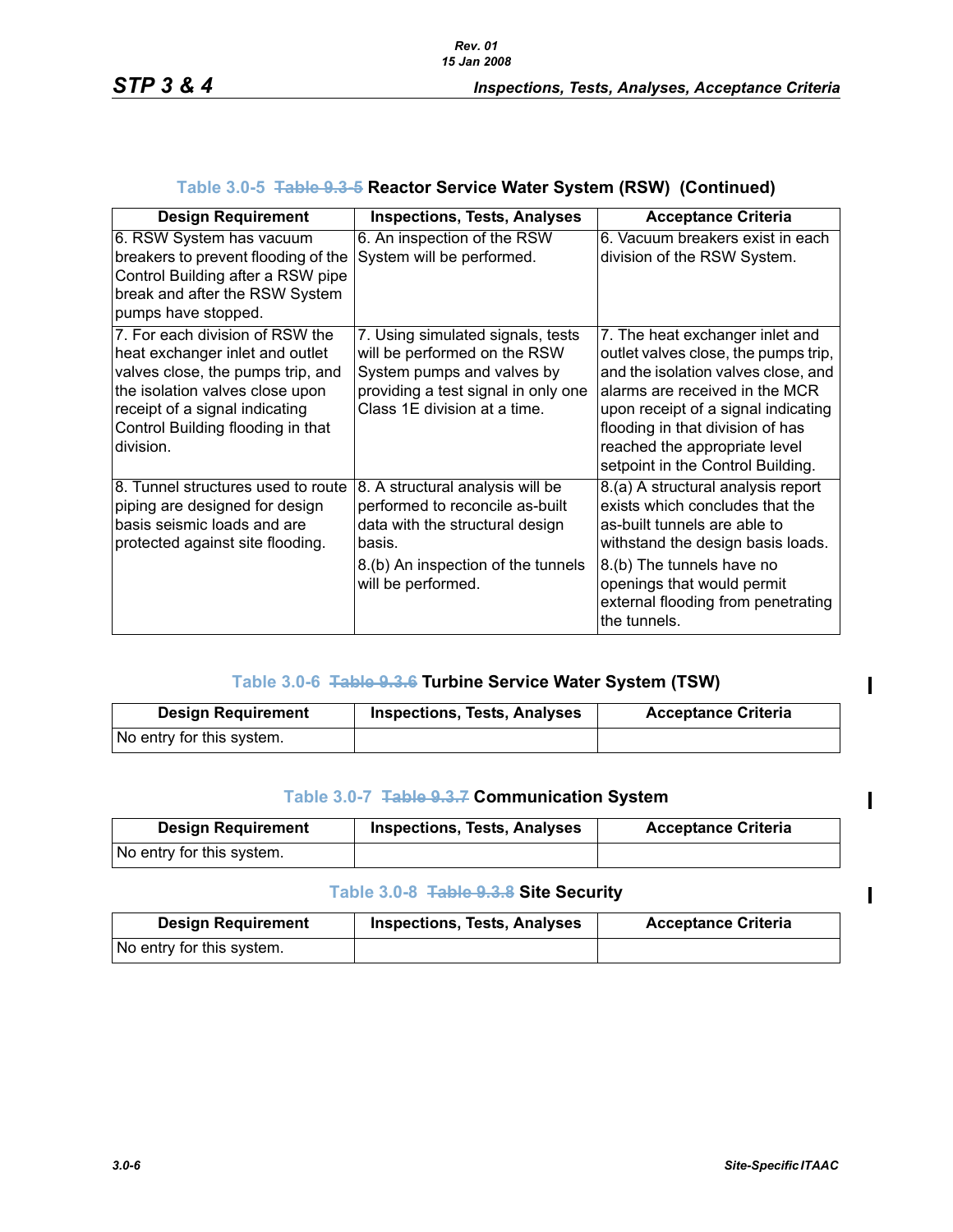# **Table 3.0-9 Table 9.3.9 Circulating Water System (CW)**

| <b>Design Requirement</b>                                                                                                                                                                | <b>Inspections, Tests, Analyses</b>                              | <b>Acceptance Criteria</b>                                                                                                                                                      |
|------------------------------------------------------------------------------------------------------------------------------------------------------------------------------------------|------------------------------------------------------------------|---------------------------------------------------------------------------------------------------------------------------------------------------------------------------------|
| 1. The circulating water condenser   1. Testing of the as-built CW<br>valves are closed in the event of a<br>system isolation signal from the<br>condenser area flood level<br>switches. | System will be performed using<br>simulated flood level signals. | 1. The circulating water condenser<br>valves close and the CW pumps<br>are tripped following receipt of a<br>system isolation signal from the<br>condenser area level switches. |

# **Table 3.0-10 Table 9.3.10 Heating, Ventilating and Air Conditioning System (HVAC)**

| <b>Design Requirement</b> | <b>Inspections, Tests, Analyses</b> | <b>Acceptance Criteria</b> |
|---------------------------|-------------------------------------|----------------------------|
| No entry for this system. |                                     |                            |

## **Table 3.0-11 Table 9.3.11 Backfill under Category 1 Structures**

| <b>Design Requirement</b>                                                                                                                                                    | <b>Inspections, Tests, Analyses</b>                                            | <b>Acceptance Criteria</b>                                                                                         |
|------------------------------------------------------------------------------------------------------------------------------------------------------------------------------|--------------------------------------------------------------------------------|--------------------------------------------------------------------------------------------------------------------|
| 1. Backfill under Category 1<br>structures is compacted to not<br>less than 95% of maximum dry<br>density and within plus or minus<br>3% of the optimum moisture<br>content. | 1. Testing will be performed during<br>placement of the backfill<br>materials. | 1. The installed backfill under<br>Category 1 structures meets the<br>minimum soil density design<br>requirements. |

 $\mathbf{I}$ 

 $\mathbf I$ 

 $\blacksquare$